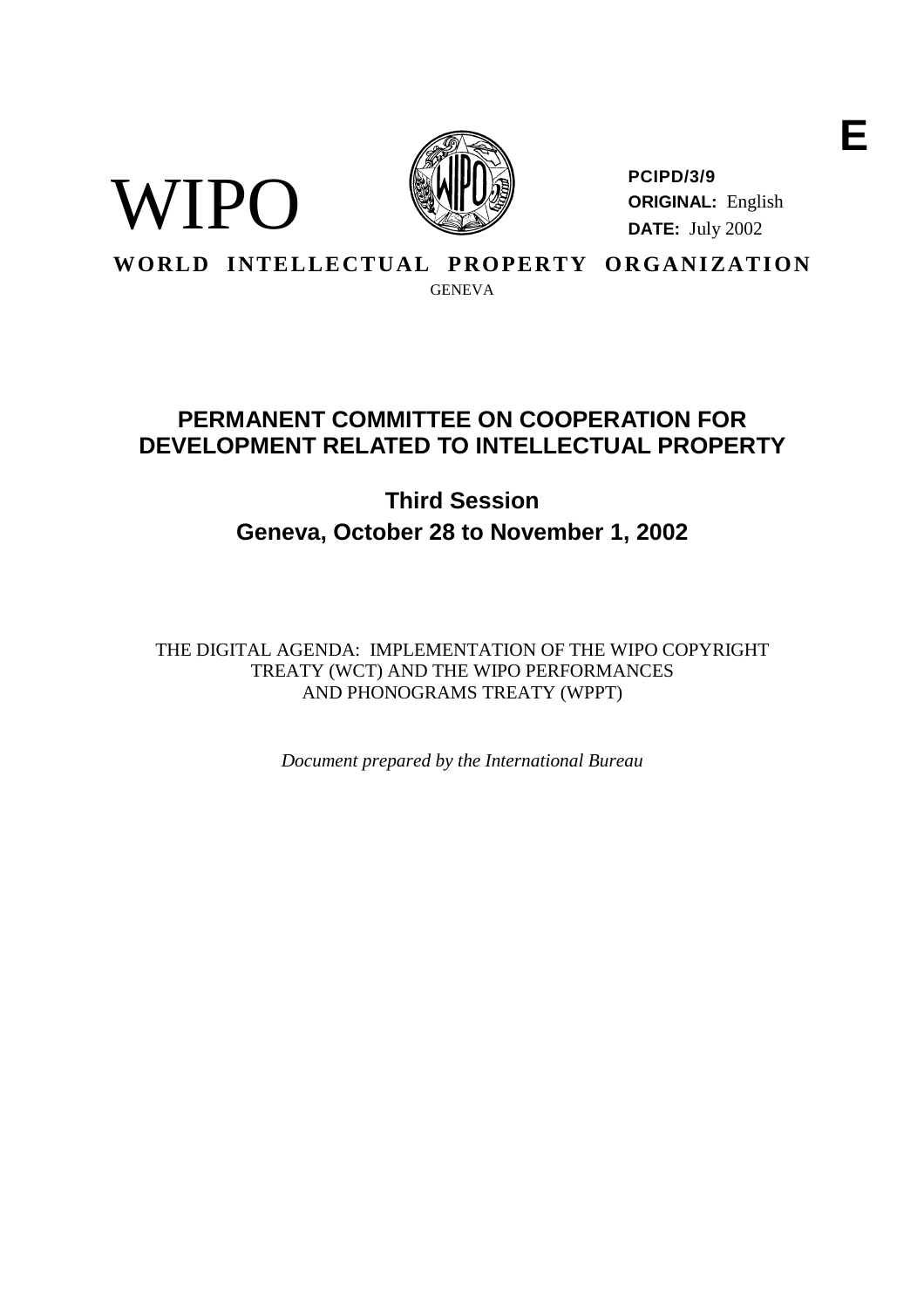## I. INTRODUCTION

1. Two Treaties were concluded in 1996 at the World Intellectu al Property Organization (WIPO) in Geneva. One, the WIPO Copyright Treaty (WCT), deals with protection for authors of literary and artistic works, such as writings; musical works; audiovisual works; works of fine art; photographs; computer programs a ndoriginal databases. The other, the WIPOPerformances and Phonograms Treaty (WPPT), protects certain "related rights," namely the rights of performers and producers of phonograms. The intention of this paper is:

- to explain the impact of the Treatie s on, and their attractiveness to, WIPO Member States, including developing countries;
- $-$  to show the progress that has been made in bringing this updated international protectionsystem into effect, as well as the outlook for the future; and
- to reca ll the continuous availability of WIPO cooperation in this respect, in particular assistance in establishing modern national copyright legislation which implements the Treaties.

2. The purpose of the two Treaties is to update and supplement the major existing WIPO Treaties on copyright and related rights, namely the Berne Convention for the Protection of Literary and Artistic Works (the Berne Convention) and the International Convention for the Protection of Performers, Producers of Phonograms an dBroadcasting Organizations (the Rome Convention), primarily to respond to developments in technology and in the marketplace. Since the Berne and Rome Conventions were adopted or last revised more than thirty years ago, new types of works, new markets, a nd new methods of use and dissemination have evolved. Among other things, both the WCT and the WPPT address the challenges posed by today's digital technologies, in particular the dissemination of protected material over digital networks such as the Inter net. For this reason, they have often been referred to as the "Internet Treaties." Inaddition, the WPPT offers a potentially wider geographic coverage than the Rome Convention, which has, so far, failed to attract a number of countries very active in the ecopyright field.

3. The WCT and WPPT were adopted by consensus, by more than 100 countries the majority of which were developing countries. They therefore reflect a broad international agreement as to how copyright and related rights should b ehand led intoday's environment, including the context of digital technologies. This is due to the fact that during the negotiation process, the demands of countries seekings tronger rights for creators and those seeking greater benefits for users were t aken into consideration, and safeguards for the public interestand corresponding flexibility for policy options were left to national legislation. The ultimateresulthas been widely acknowledged as being balanced and fair.

4. WIPO is committed to working towards the broadest possible adherence to the Treaties around the world in order to ensure global protection for creativity. This objective is a key item of the WIPO Digital Agenda, adopted by the Member States in September 1999.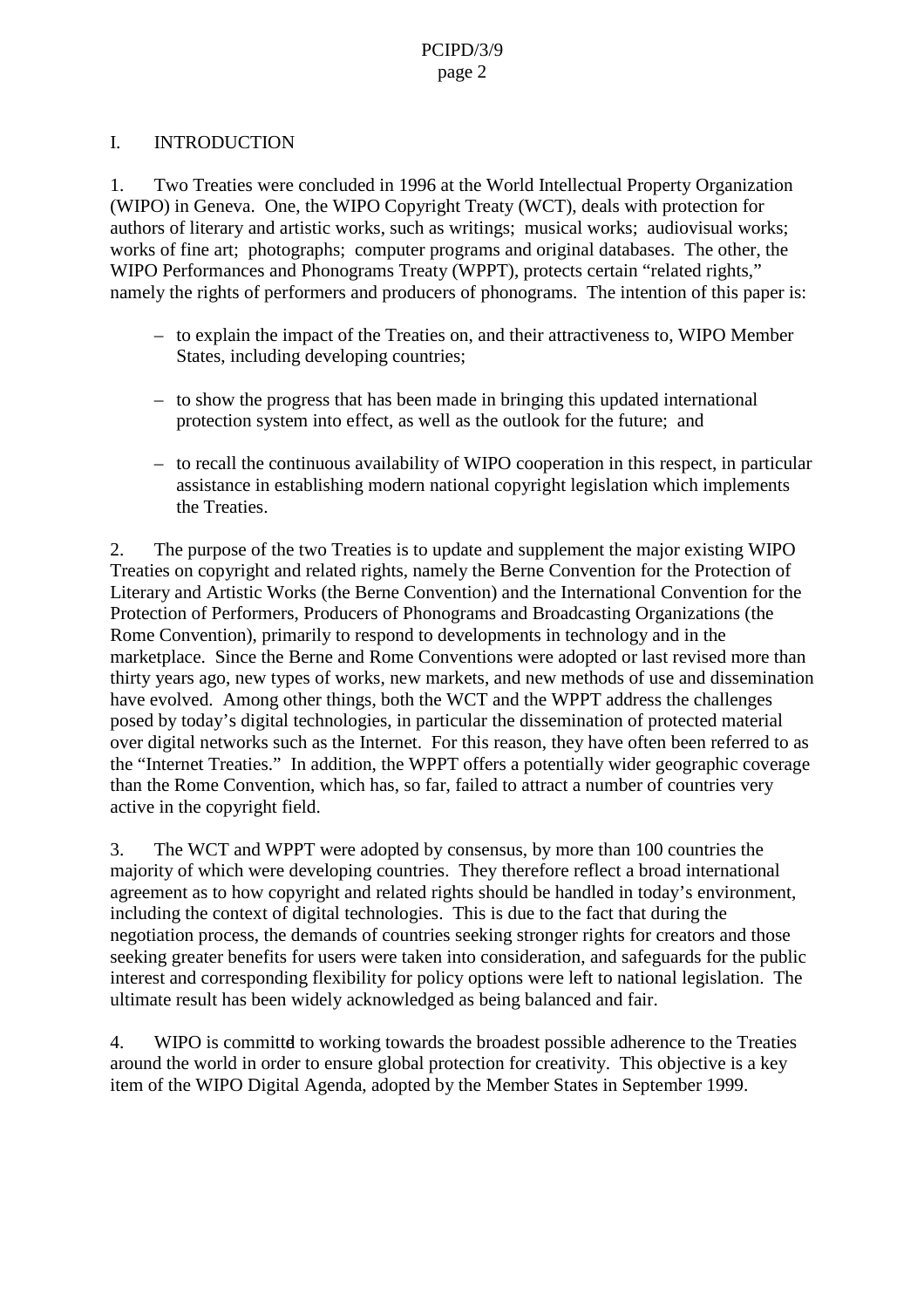## II. BENEFITS OF ADHERENCE TO WCTAND WPPT

5. The Treaties provide important economic incentives to creative individuals and companies intraditional areas of creative production and in the new digital environment, as well as a substantial legal basis fo rhealthy electronic commerce. They sustain existing, and encourage the establishment of new, national copyright industries, attract investment and protectlocal creativity.

(a) International Protection of National Right Holders

6. First and f oremost, the Treaties will require other countries to provide full protection within their territories to right holders from developing countries when their creations are exploited abroad, thereby protecting their interests and ensuring that local creators and enterprises enjoy the economic rewards from outside the country. These benefits are particularly important in the era of global digital networks, in which the distinction between domestic and foreign markets is blurring, if not disappearing, as the d issemination of works and other subject matter cannot be limited to take place within national borders.

7. The Treaties benefit both developed and developing countries. They contain numerous provisions that protect local creators in both the tr aditional and the digital environment. To the extent that the velarify and strengthen rights in the digital environment, they may be more immediately critical to countries that already have extensive use of digital networks. But they will assist creators from all countries when their works and other subject matter are used in digital form without their authorization —a danger for all creators, wherever they are located.

8. Implementation of the Treaties could be beneficial for developing countri esin particular in that it encourages for eigninvest ment and puts in place a legal framework that will enable competition on a level playing field once the threshold of initial access to digital networks is passed. Such a framework provides incentives fo rlocal creators, performers and producers, facilitating the capacity building and development of cultural expression. With the support of an adequates ystem of rights, creators of all varieties will be able to safely exploit their creations on the Intern et, marketing them to consumers in countries around the world without the need for the costs of foreign intermediaries, transportation facilities or physical manufacturing infrastructure.

9. At this point in time, due to the current state of Int ernet technology, the need for protection in the digital environment is greatest in the areas of recorded music, text, computer programs, photos and graphic art. Unauthorized use is, however, rapidly extending to other types of works and subject matter, fraction stance audiovisual works, as bandwidth and the quality of tele communications systems improve. Unless legislators takes actions gainst it soon, the latter categories of copyright industries would face, in the near future, problems as serious as those a lready faced nowadays by the music and information industries. The Treaties provide tools to discourage unauthorized copying and dissemination of works and other subject matter in the traditional form and on digital networks.

10. Finally, prote ction of foreign works and subject matter will allow domestic creators to compete on a fairbasis. The adverse effect of protecting only domestic works and not recognizing for eign copyright and related rights has been observed in many cases. When a domestic work is protected by copyright, license fees should be paid to the creators, unlike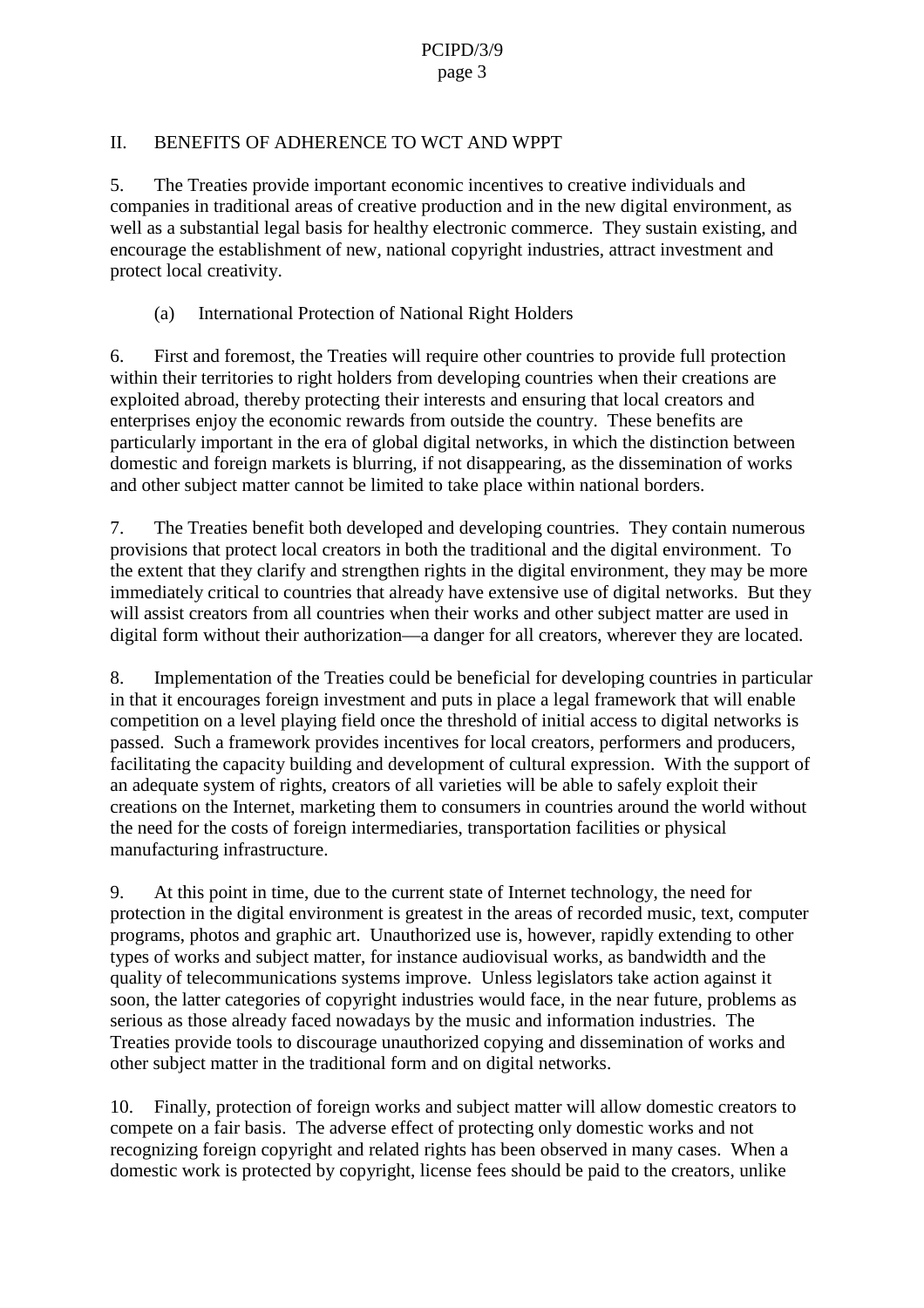unprotected for eignworks which can be used freely without payment. It is therefore not surprising that these domestic right holders have often become the strongest ad vocates of extending protection for foreign right holders.

(b) Promotion of Electronic Commerce

11. The Treaties will promote the development of electronic commerce, both within a country's borders and through international trade.

12. Digital technologies enable the transmission and use of all of the materials protected by copyright and related rights in digital form over interactive networks. While the transmission of text, sound, images and computer programs over the Internetisal reduced by commonplace, this will soon be true for transmission of audiovisual works such as feature films, as the technical constraints of narrow bandwidth begin to disappear. Materials protected by copyright and related rights, spanning the range of informatio nand entertainment products, constitute much of the valuable subject matter of electronic commerce.

13. Given the capabilities and characteristics of digital network technologies, electronic commerce has a tremendous impact on the system of copy right and related rights, and the scope of copyright and related rights, in turn, has an effect on how electronic commerce will evolve. If legal rules are not set and applied appropriately, digital technology may be used to undermine the basic principles of copyright and related rights. The older technologies of photocopying and tape recording allow mechanical copying by individual consumers, but in limited quantities, requiring considerable time, and of a lower quality than the original. Moreover, the copies are physically located in the same place as the person making the copy. OvertheInternet,incontrast,onecanmakeanunlimitednumber of copies, virtually instantaneously, without degradation in quality. These copies, in turn, can be transmitted to locations around the world in a matter of minutes. The Internet has been described as "the world's biggest copy machine." The result could be the disruption of legitimate markets for computer programs, music, art, books and movies.

14. It is therefore critical to adjust the legal system to respond to the new technological environment in an effective and appropriate way both at national and international levels, as the Internetis aborderless medium; and to do so quickly, through adherence to, and implementation of, the Treaties, because technologies and markets evolve increasingly rapidly. The legislative and political mechanisms necessary to engage intreaty ratification and implementation are by their nature relatively slow. One advan tage of not waiting until the digital networks do become a domestic reality is that the country will be prepared at the point in time when they do.

15. Trade incopyrighted works, performances and phonograms can be come a major element of global electronic commerce, which will grow and thrive along with the value of the material that is traded. If right holder s are secure in their ability to sell and license their property over the Internet, they will exploit this market fully and make more and m valuable works available through this medium. Appropriate limitations and exceptions will continue to safeguard public interest uses. The result will be a benefit to consumers, a benefit to rightholder sandabenefittonationaleconomies.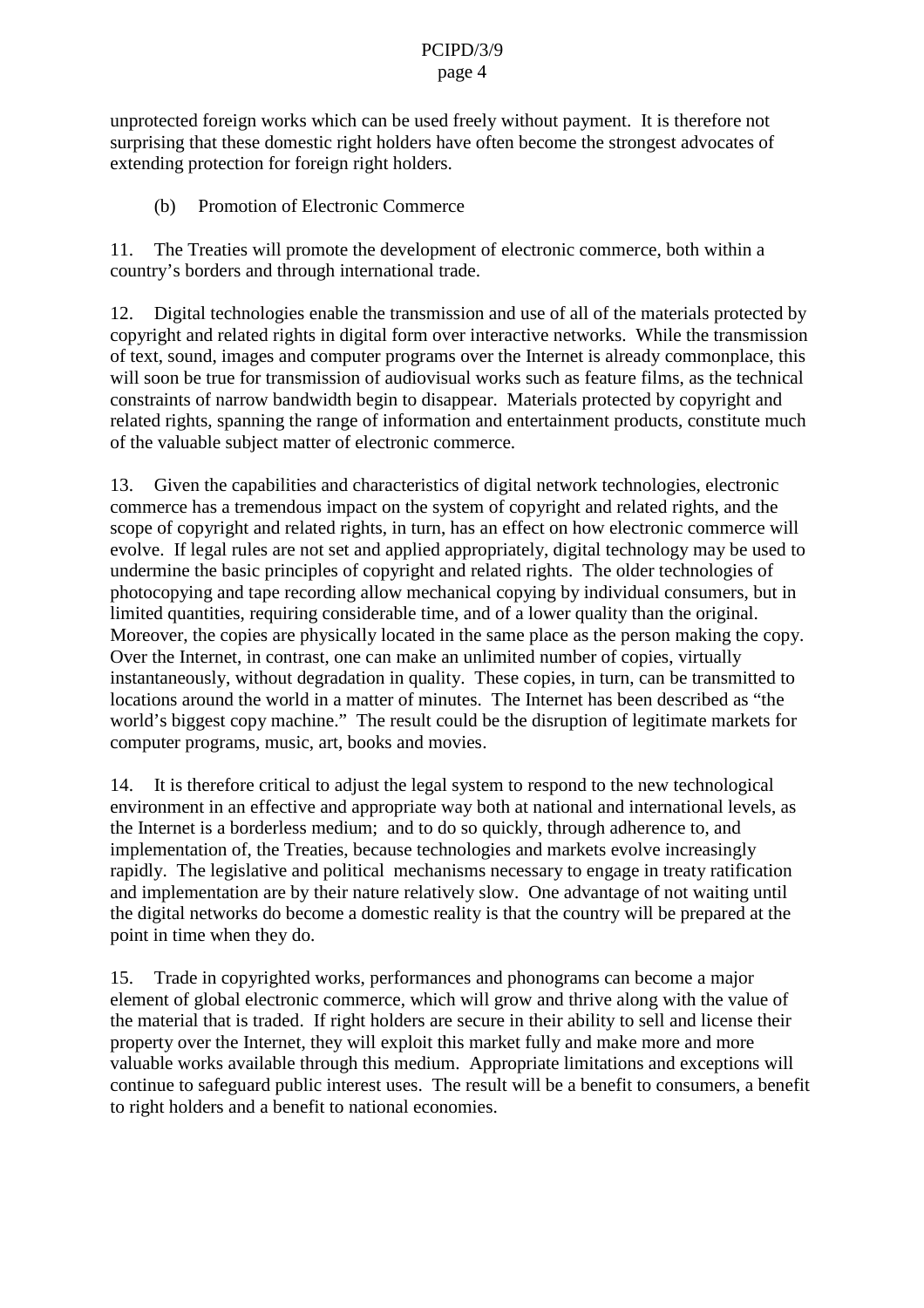## (d) Contribution to the National Economy

16. The cultural and information industries, which produce and disseminate products and services of the mind, depend for their sustenance on effective and well -enforced copyright legislation. For this reason the eseindustries came to be known as copyright industries. Over the past few decades, copyright -based products increasingly have become a major contributor indriving the growth of national economies and the overall global economy. Copyright industries also create hundreds of thousands of jobs allower the world, not just for developed countries, but also for developing countries and for many related economic sectors that contribute to manufacturing, sales and service of these products.

17. The economic importance of copyright industries indeveloped market economies has been well documented. The Commission of the European Communities estimates that the market for copyright goods and services ranges Community -wide between 5 and 7% of the grossn ational product (GNP) of the European Communities Member States.  $1$ The United States of America's core copyright industries such as publishing, broadcasting, sound recording and audiovisual, accounted for 5.24% of the gross domestic product (GDP) in 2001, according to a study undertaken by the International Intellectual Property Alliance. If one enlarges this to the total copyright industries, including other industries which distribute or depend upon copyrighted products (retail trade, the doll and toy in dustry and computer manufacturing, for example), it accounted for approximately 7.75% of GDP. Over the last 24 years (1977 - 2001) the core copyright industries grew at an estimated compound annual growth rate of 7.0% while the rest of the economy grew at a nannual rate of 3.0%.  ${}^{2}$ Likewise. in Japan, the copyright industry reached an estimated scale of some 2.3% of the GDP in terms of value added in 1998, on par with or higher than the corresponding figures for other trunk industrial fields such as electrica lpower, steel and automobiles. The copyright industries grewat an average rate of 5.9% between 1994 and 1998 in comparison with a lower general trend. $3$ 

18. Although few such studies have been undertaken indeveloping countries, it cannot be disputed that copyright industries can make significant contribution to the economies of developing countries. The knowledge -based service sector in developing countries is growing. According to a WIPO study under taken in member countries of the Southern CommonMarket (MERCOSUR) and Chile, the value added by the copyright industries to the GDP in Argentina was  $6.6\%$  in 1993,  $6.7\%$  in Brazil in 1998, 6% in U ruguay in 1997, an average of 2% for Chile between 1990 -1998, and an average of 1% for Paraguay betwee n 1995-1999<sup>4</sup>.

<sup>&</sup>lt;sup>1</sup> Commission of the European Communities, Follow -up to the Green Paper on Copyright and the Information Society (1996)

<sup>&</sup>lt;sup>2</sup> International Intellectual Pr operty Alliance, *Copyright Industries in the U.S. Economy*: *The 2002 Report*

<sup>3</sup> Japan Copyright Institute, *Copyright White Paper,* March 2001

Draft *WIPOStudyon Economic Importance of Activities Protected by Copyrightin Countries of MERCOSUR and Chile* , 2002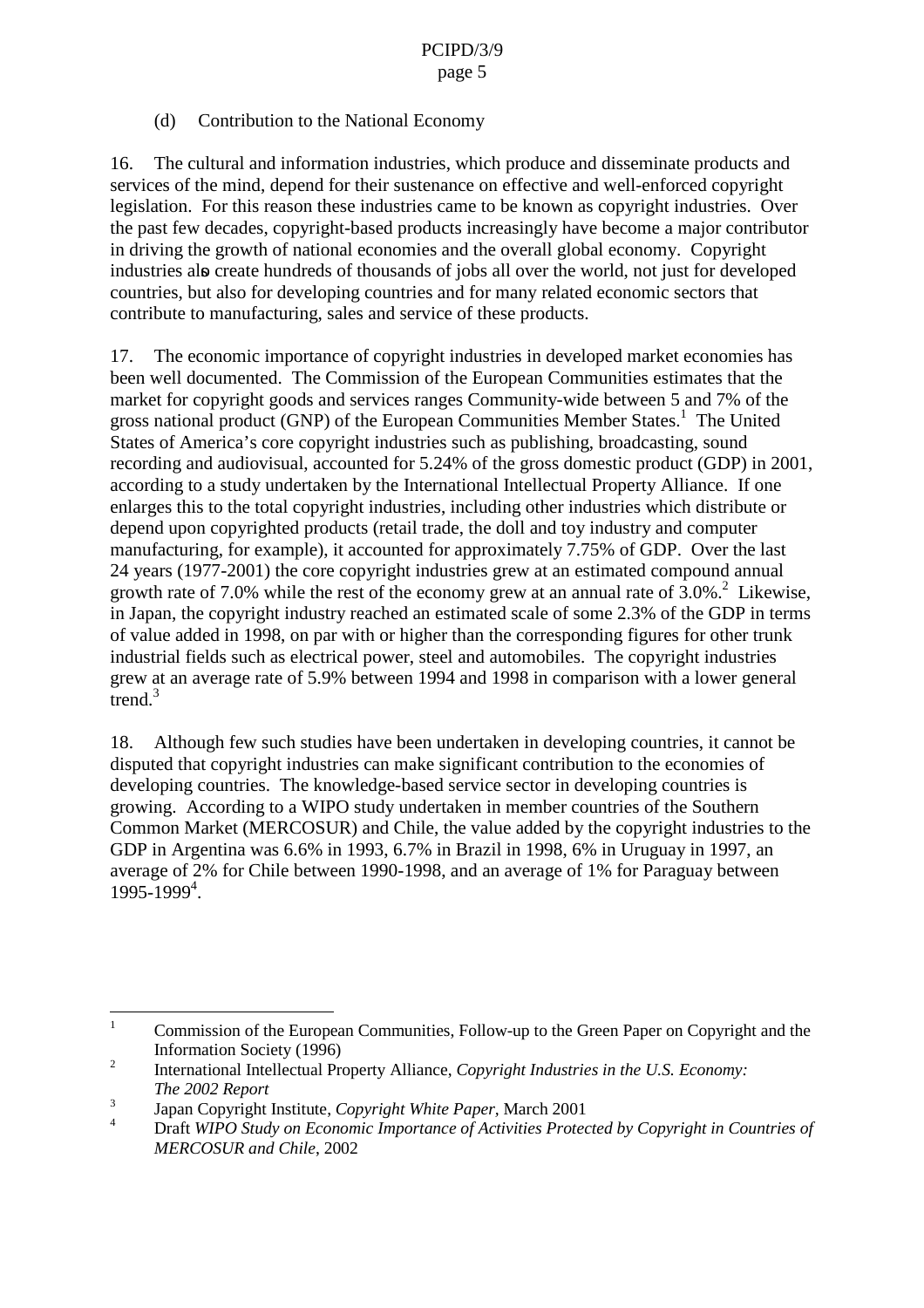19. The future market of products and services protected by copyright and related rights willincreasingly concern online sale and delivery of digitized contents. The legal adjustment through implementation of the Treaties is crue cial in providing full support to copyright industries. Failure to address these needs could have negative economic consequences, and would increase, instead of reduce, the development divide ("digital divide") between countries.

## (e) Protection of Local Creativity and of Folklore

20. Implementation of the Treaties will provide stronger incentives to creators to produce new creations, and will promote the development of expressions of local culture.

21. While some argue that the high legislator velof copyright protection would only result in outflow of revenues to foreign right owners, strong local taste is observed in consumption of cultural products. Taking music as an example, local language music has a large domestic market share in many pa rts of the world. "World music" or music originating invarious parts of the world with specific style, still does not represent a very large share in the international sound recording market. The share of this category of music, however, is reported to be growing. International legal protection as provided by the WCT and the WPPT is one important element in encouraging local creators and industries to benefit from domesticas wellasforeignmarkets.

22. Astoprotection of folklore, which is currently the subject of examination in the WIPO Intergovernmental Committee on Intellectual Property and Genetic Resources, Traditional Knowledge and Folklore, certain creators and performers of folklore enjoy improved protection under the WCT and WPPT. In particular, the definition of "performers" in the WPPT explicitly includes "actors, singers, musicians, dancers, and other persons who act, sing, deliver, declaim, play in, interpret, or otherwise perform... *expressions of folklore* " (emphasis added), which means that performers enjoy international protection under the WPPT for their performances of expressions of folklore.

## III. STATUS OF ADHERENCE TO THE TREATIES

23. Both Treaties entered into force in 2002. Each of the m currently have 3 6 Contracting States (seelistin Annex I).

24. Mostremarkably, more than half of the present Contracting Parties to each Treaty are developing countries, with approximately two thirds of them from Latin America and the Caribbean. Developing co untries have thus strongly contributed to the timely entry into force of the updated international copyright protections ystem.

25. It deserves also to be underlined that the countries with economies in transition from centrally-planned to market economy, in the regions tretching from Central Europe to Central Asia, have also made an important contribution to this achievement, constituting approximately half of the first thirty Contracting Parties of each of the Treaties.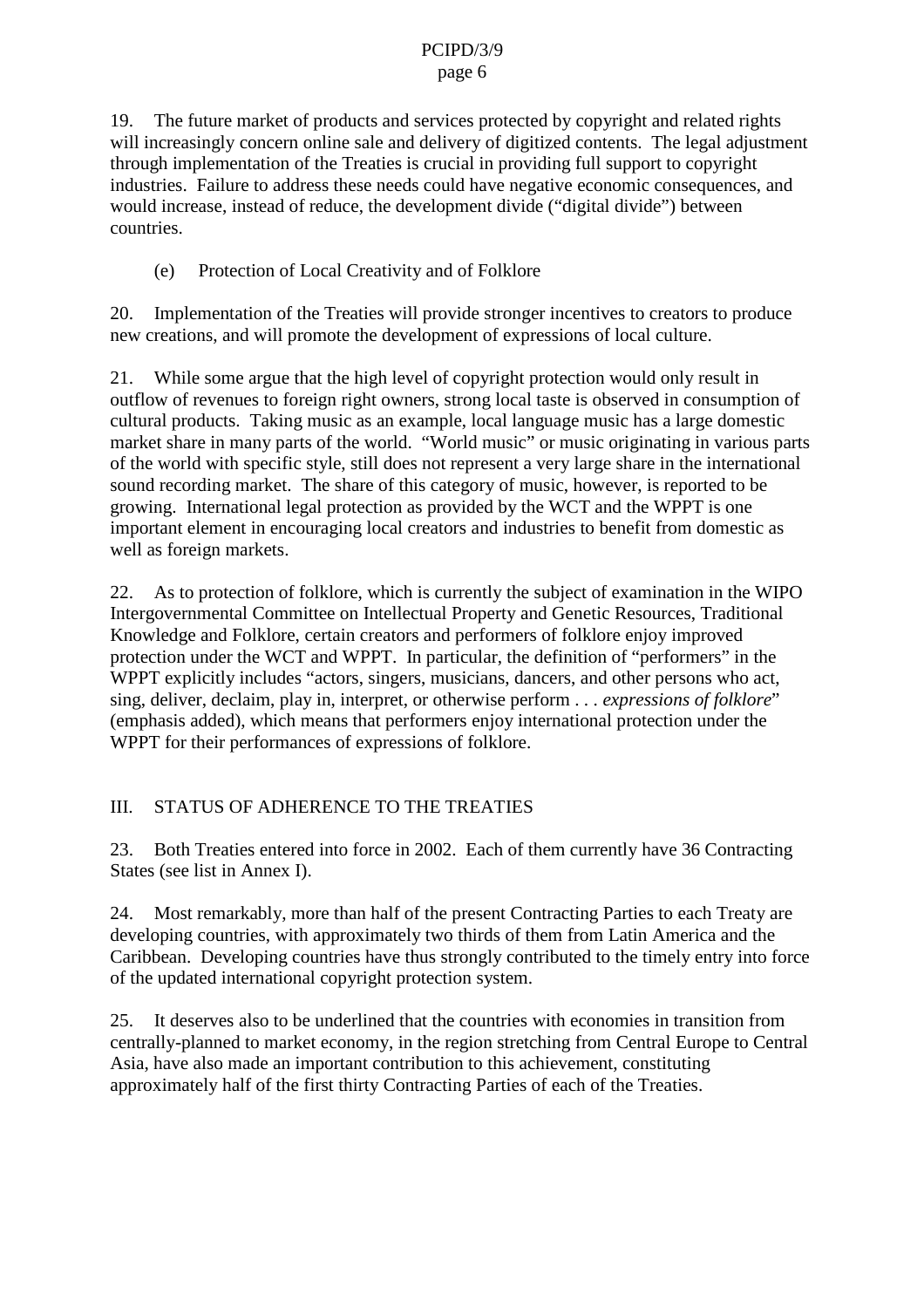26. Itisnote worthy that in addition to the adherence by the United States of America and Japan, the European Community and its fifteen Member States have already taken a mutually binding decision to adhere to both Treaties, and the instruments of ratification or acces sion are expected to be deposited jointly, once the harmonized implementing legislation, due in late 2002, is in place in all Member States.

## IV. EXPECTATIONS WITH RESPECT TO FURTHER ADHERENCES BY **DEVELOPING COUNTRIES**

27. The WIPO Secretariat and, in particular, the Regional Bureaus for Development Cooperation, have been in contact with numerous Member States, as regards expected adherences. Currently, more than 20 developing countries are involved invervactive and advanced internal discussi ons and, in most cases, concrete preparations, concerning adherence to the Treaties.

28. It should also be noted that a number of other developing countries have recently modernized their copyright legislation to a level equivalent to the require ments of the **Treaties** 

## V. WIPO'S COOPERATION FOR DEVELOPMENT PROGRAMAND IMPLEMENTATION OF THE WCTAND WPPT

29. Implementation of the Treaties in national legislation does not change the fundamental policy or structure of the international copy right protections ystem, whose pillars are today the Berne Convention and the TRIPS Agreement. Broadly speaking, existing exploitation rights may need to be clarified, so that their scope includes the digital environment, and additional exploitation right sfor performers and sound recording producers may need to be established, as well as moral rights for performers. Existing limitations and exceptions may also need to be revisited, or new ones introduced, in the light of developments in digital technologies. Finally, to ensure efficient exercise of the substantive rights in the Internet environment, legal remedies against the circumvention of technical protection measures and against deletion or alteration of electronic rights management information syst ems would be required.

30. Since 1997, WIPO has organized in numerable for a, workshops or seminars, at worldwide, regional, subregional and national levels, in addition to individual expert missions, to familiarize all Member States and their cons tituencies with policy issues and options as well as legal questions and legislative devices related to the implementation of the Treaties. Since 1997, 78 developing countries have received individual legislative assistance from WIPO concerning modernizat ion of their copyright legislation, including implementation of the WCT and the WPPT (see list in Annex II). Ten out of the twenty developing countries which have so far acceded to the Treaties had requested and received such assistance.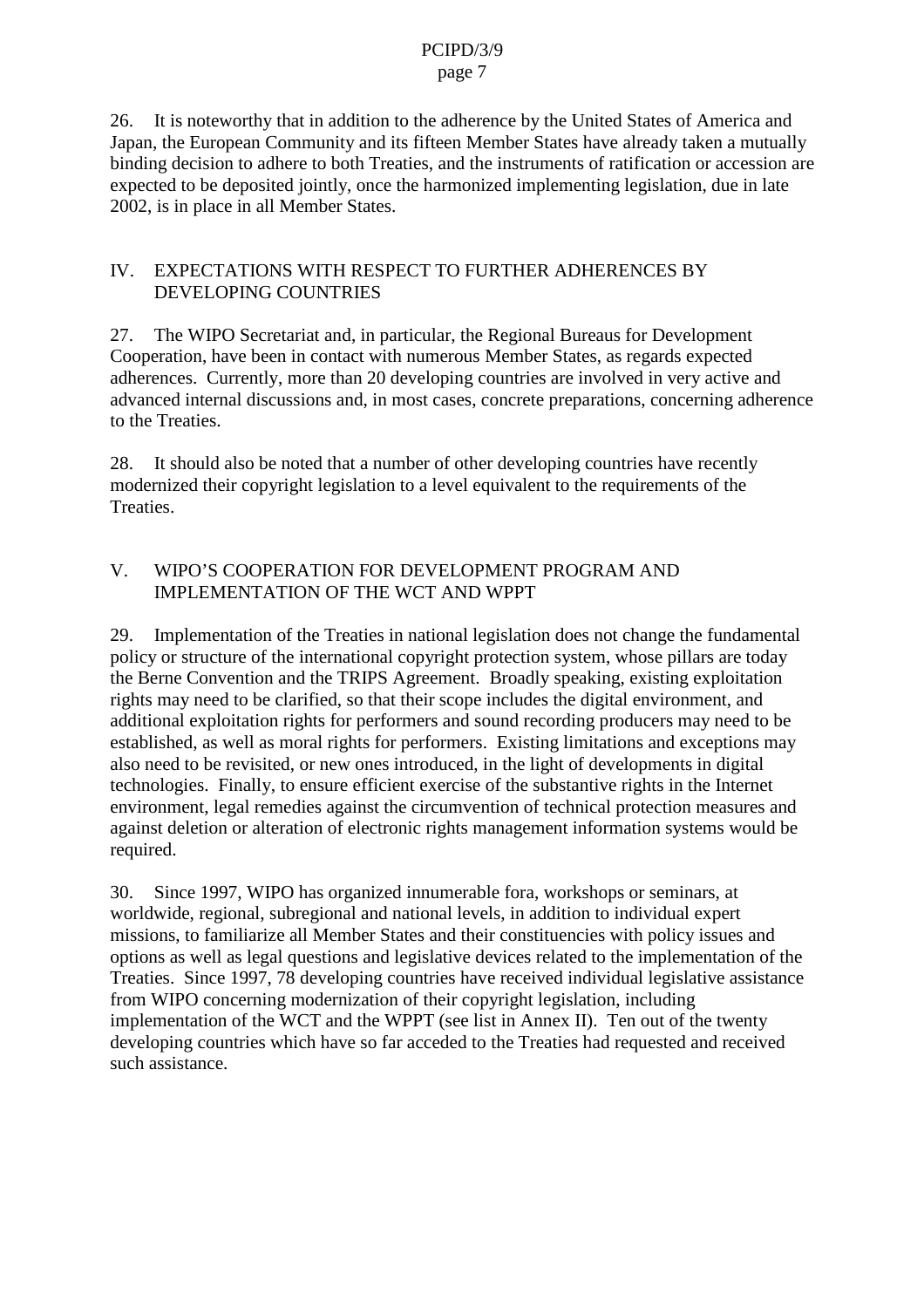31. This assistance has been, and will continue to be, delivered invarious forms, based on the request of the developing country concerned, whether a Member of WIPO or not. It varies from the preparation of a fully fledged new draft copyright law, adapted to the legal tradition and developmental situation of the country, to written comments and/or consultation missions on a new draft copyright law ordraft amendment, prepared by the authorities of the requesting country. The assistance is aimed at empowering the legislators of the requesting country to take all legal -technical as well as policy decisions on an informed basis.

32. Assistance is offered to cover all subsequents teps in the legislation process, including supportininterministerial or pa rliamentary meetings on all policy and drafting issues. The expertise is provided either by WIPO officials or by external consultants, upon request of the MemberStates.

33. Individual assistance from WIPO for modernizing national legislation is provided to all developing countries, whether in the field of copyright and related rights or in areas of industrial property, and whatever may be the policy objectives of the intended legislation. Any country requesting such assistance remains free to follow the advice or not to do so and/ortoconsultwith other advice resources. The International Bureau continues to maintain the confidentiality of the communication process with the requesting country's authorities.

> *34. The Permanent Commit tee is invited to comment on, and note the information contained in this document.*

> > [Annex Ifollows]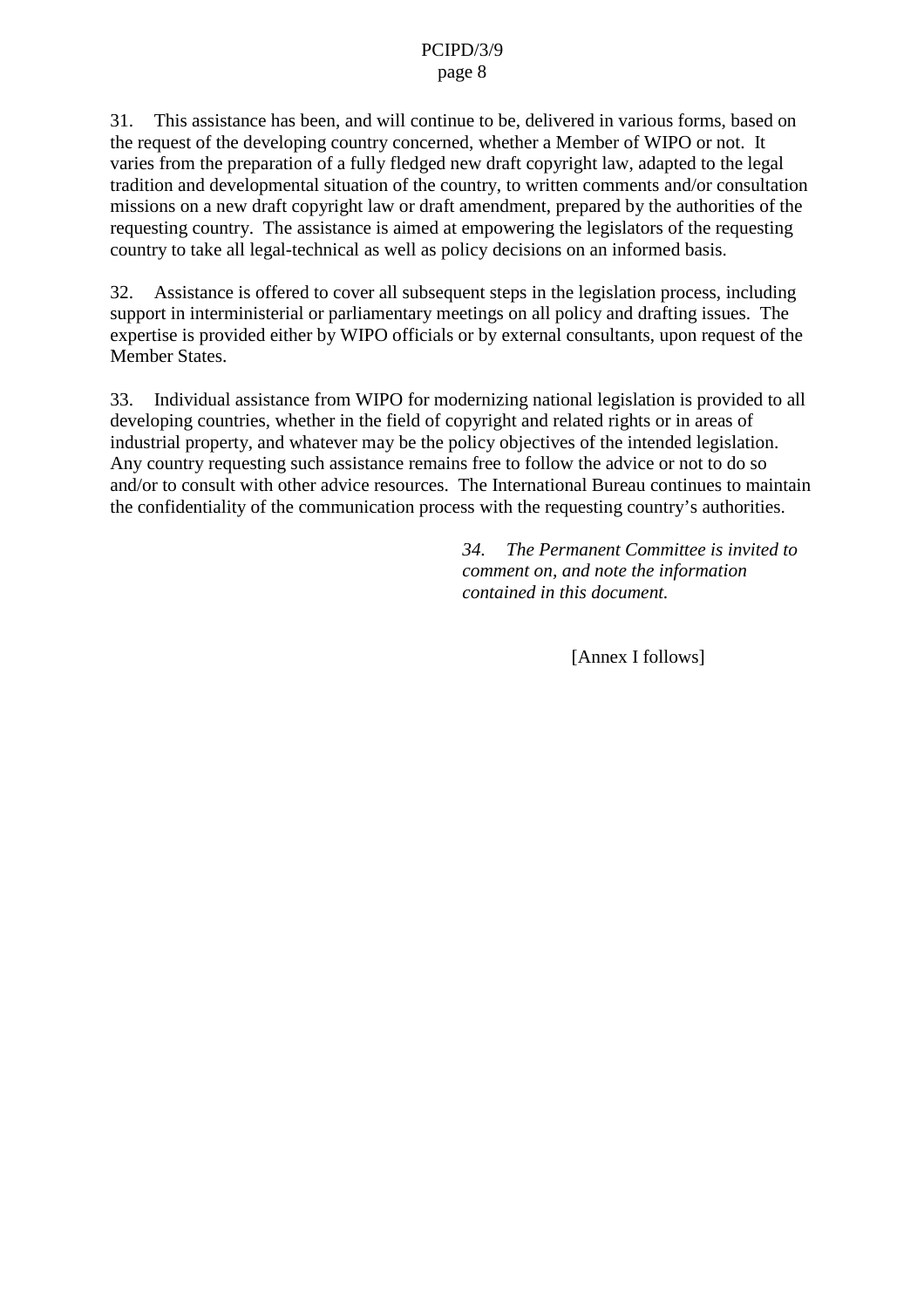## PCIPD/3/9

#### **ANNEXI**

# **Contracting Parties to WCT and WPPT**

#### **1. WIPO Copyright Treaty**

#### (Geneva, 1996)

#### Status on July 15, 2002

| <b>State</b> | DateonwhichState       | State                 | DateonwhichState          |
|--------------|------------------------|-----------------------|---------------------------|
|              | becamepartytotheTreaty |                       | becamepartytotheTreaty    |
|              |                        |                       |                           |
|              | March6.2002            |                       | March6.2002               |
|              | March6,2002            |                       | March6,2002               |
|              | March6.2002            |                       | March6.200 2              |
|              | March6.2002            |                       | April24.2002              |
|              | March6.2002            |                       | March6.2002               |
|              | March6.2002            |                       | March6.2002               |
|              | March6.2002            |                       | March6,2002               |
|              | March6.2002            |                       | March6.2002               |
|              | March6.2002            |                       | October <sub>4.2002</sub> |
|              | March6.2002            | RepublicofMoldova     | March6.2002               |
|              | March6,2002            |                       | March6,2002               |
|              | March6.2002            |                       | March6.200 2              |
|              | March6.2002            |                       | May18,2002                |
|              | May25.2002             |                       | March6.2002               |
|              | May20,2002             |                       | March6.2002               |
|              | March6.2002            |                       | March6.2002               |
|              | March6.2002            | UnitedStatesofAmerica | March6.2002               |
|              | June 12,2002           |                       |                           |
|              | March6,2002            |                       |                           |

(Total:36States)

#### **2. WIPO Performances and Phonograms Treaty**

#### (Geneva, 1996)

#### **Status on July 15, 2 002**

| <b>State</b> | DateonwhichState<br>becamepartytotheTreaty | State                 | DateonwhichState<br>becamepartytotheTreaty |
|--------------|--------------------------------------------|-----------------------|--------------------------------------------|
|              | May20,2002                                 |                       | October <sub>9,2002</sub>                  |
|              | May20,2002                                 |                       | August15,2002                              |
|              | May20,2002                                 |                       | May20,2002                                 |
|              | May20,2002                                 |                       | May20,2002                                 |
|              | May20,2002                                 |                       | May20,2002                                 |
|              | May20,2002                                 |                       | May20,2002                                 |
|              | May20,2002                                 |                       | May20,2002                                 |
|              | May20,2002                                 |                       | May20,2002                                 |
|              | May20,2002                                 |                       | July18,2002                                |
|              | May20,2002                                 |                       | October4.2002                              |
|              | May20,2002                                 |                       | May20,2002                                 |
|              | May20,2002                                 |                       | May20,2002                                 |
|              | May20,2002                                 |                       | May20,2002                                 |
|              | May20,2002                                 |                       | May20,2002                                 |
|              | May25,2002                                 |                       | May20,2002                                 |
|              | May20,2002                                 |                       | May20,2002                                 |
|              | May2 0,2002                                |                       | May20,2002                                 |
|              | June 12,2002                               | UnitedStatesofAmerica | May20,2002                                 |

(Total:36States)

[AnnexIIfollows]